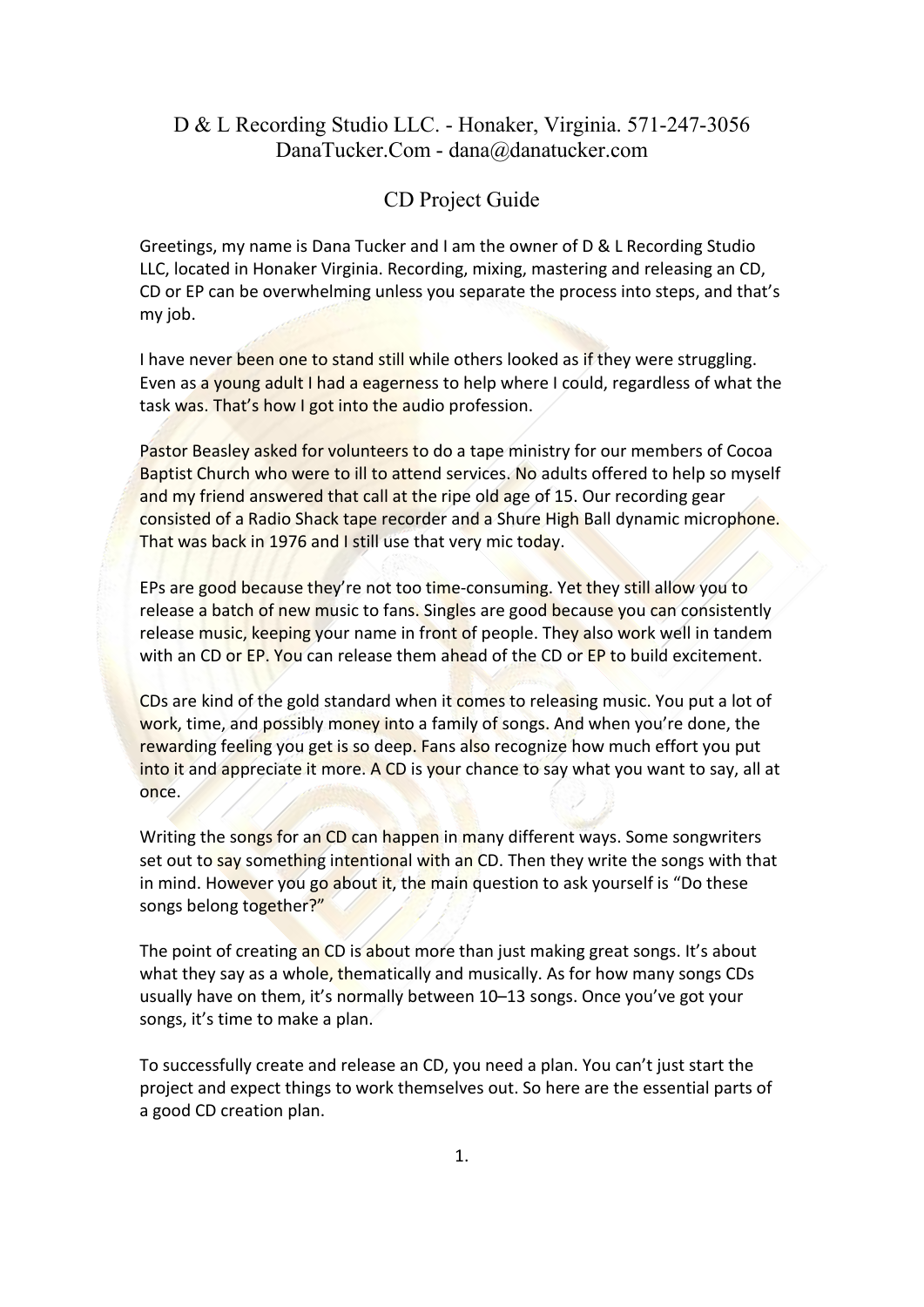## **Figure Out Your Budget**

You don't want to reach the end of one stage only to realize you don't have the money for the next. So even before you start recording, figure out your budget based on how many songs will be on the CD. When making your budget, here are some questions to ask yourself:

- $\triangleright$  Are you going to hire musicians or play all the parts yourself?
- $\triangleright$  Do you want a producer or will you produce it yourself?
- $\triangleright$  Will you be mixing the songs, or will you hire someone else?
- $\triangleright$  Who will do the mastering?
- $\triangleright$  Are you going to hire an artist to create the CD artwork or make it yourself?
- $\triangleright$  How much will distribution cost?
- $\triangleright$  Do you plan to spend money on promotion? If so, how much?

I hope you see why making a budget is important. You need to calculate how much money the CD will cost before you even start.

#### **Find a Recording Space**

Finding a recording space is easier than it's ever been. And that's great news for you. I've recorded CDs in bedrooms, basements, a garage, and a walk-in closet. So I know first-hand how to work with what you have. But as part of your plan, you need to decide on a place that you know will work. If you are a Christian Group, I have found that most Churches, the Church you belong to, will often grant you permission to record in their facilities as they already know you.

#### **Set a Timeline and Schedule**

You need to plan out how long the CD willtake to make. This can be difficult to estimate, but again, that is really my job and we will discuss this in detail before we start your project. A general rule to follow is to finish each stage before you move onto the next and this will fall into three categories.<br>1. Finish writing all the songs before you start recording.

- 
- 2. Finish recording and editing before you start the mixing process.
- 3. Finish mixing before mastering.

So going into the recording process, you should have finished writing the songs and selected only the best ones, and have practiced them many times. Then you need to figure out how long it takes you to fully record a song. Do you want to record multiple songs at once? After you have a general timeline, set up a schedule. If you know you'll have three free nights a week, put "Record CD" in your calendar, and stick to it. You can always adjust the timeline and schedule, but having a basic plan will really help.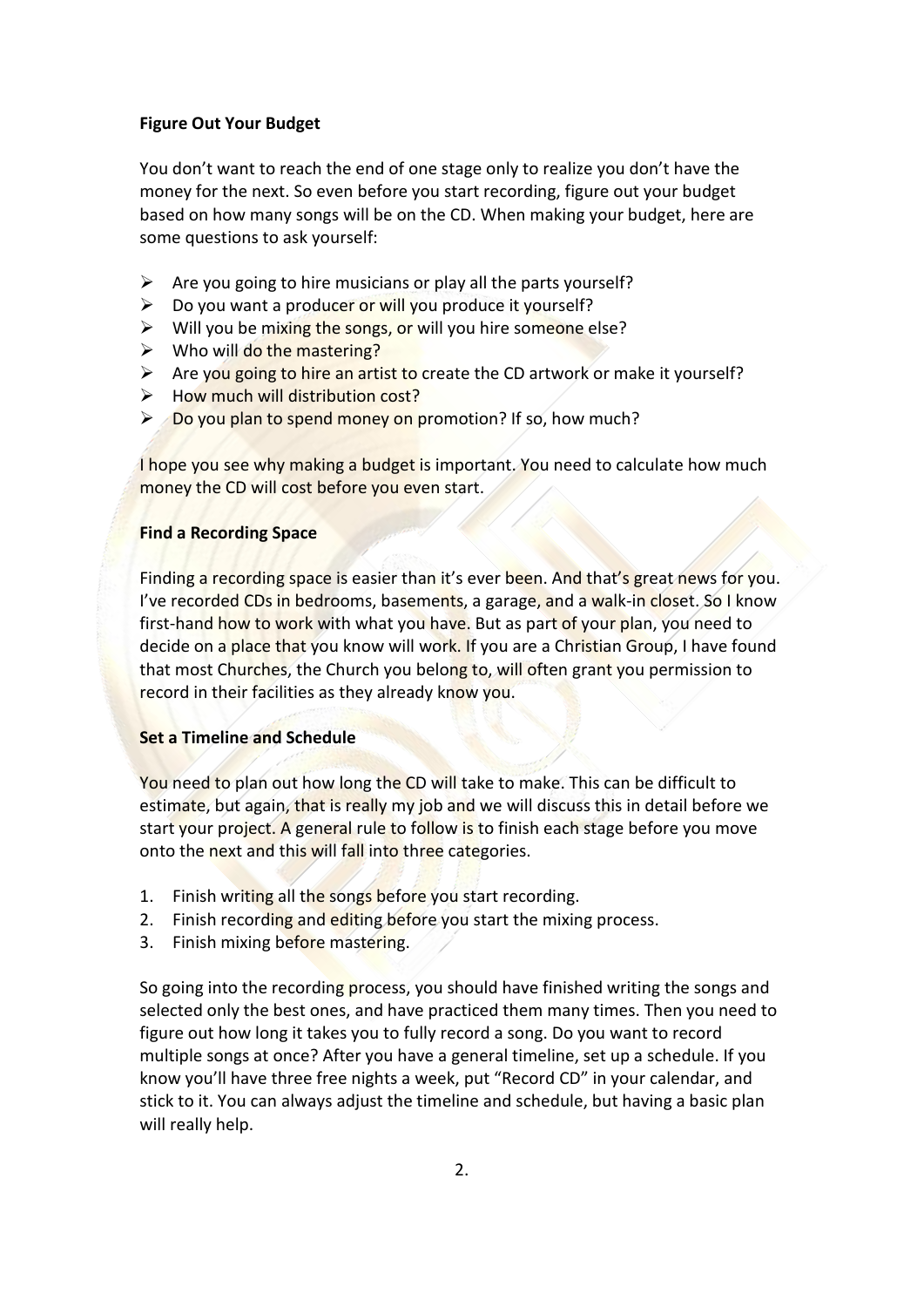### **Register Your Songs for Royalties**

The first thing you need to do is register your songs with a few different companies so you get paid royalties if you want to allow others to use your music for their projects. For songwriting royalties, sign up with a publishing rights organization (PRO).

In the United States, that would be BMI, ASCAP, or SESAC. In Canada, it's SOCAN. It's free to sign up, so it's free money you could be missing out on. To collect publishing royalties, sign up with a publishing admin company like Songtrust. Some digital distributors, like CD Baby and Tunecore, offer publishing admin services as add-ons. I will be using CD Baby unless you have made other arrangements.

And to collect mechanical royalties, register your songs with SoundExchange. It's a very time-consuming process, but it's worth it. They're the only company in the U.S. who collects mechanical royalties.

#### **Create the CD Cover**

You also need to think about presenting your CD to the public. The first impression many people get is the CD cover or sleeve. If you've budgeted for someone to create the CD artwork, fantastic. Myself, I find it much easier as well as more personal, if someone in the group takes some pictures and then decide which ones they would like to use. I will explain the process with you as far as the resolution and file extension it needs to be in.

### **Distribute Your Music**

Once the CD cover is done, it's time to pick a distribution company. These companies send your music to Spotify, Apple Music, TikTok, and more. You should upload and schedule your CD for distribution 2–4 weeks before the release date. This gives the distributor time to review and approve it so it hits stores on time. Distributors have different options and features. I will be using CD Baby for this project unless you have made other arrangements.

# **Create a Promotion Plan**

There are so many ways to do music promotion, so let me just cover the basics. Here's what should be a part of your music marketing plan:

- $\Diamond$  A music video, even if it's shot on your smartphone or it's a lyric video.
- $\Diamond$  Create a website and update it to match the style of the CD artwork.
- $\Diamond$  Hire a photographer or get a friend with a nice smartphone to take press photos, then put them on your site.
- $\Diamond$  Write a group or artist bio.